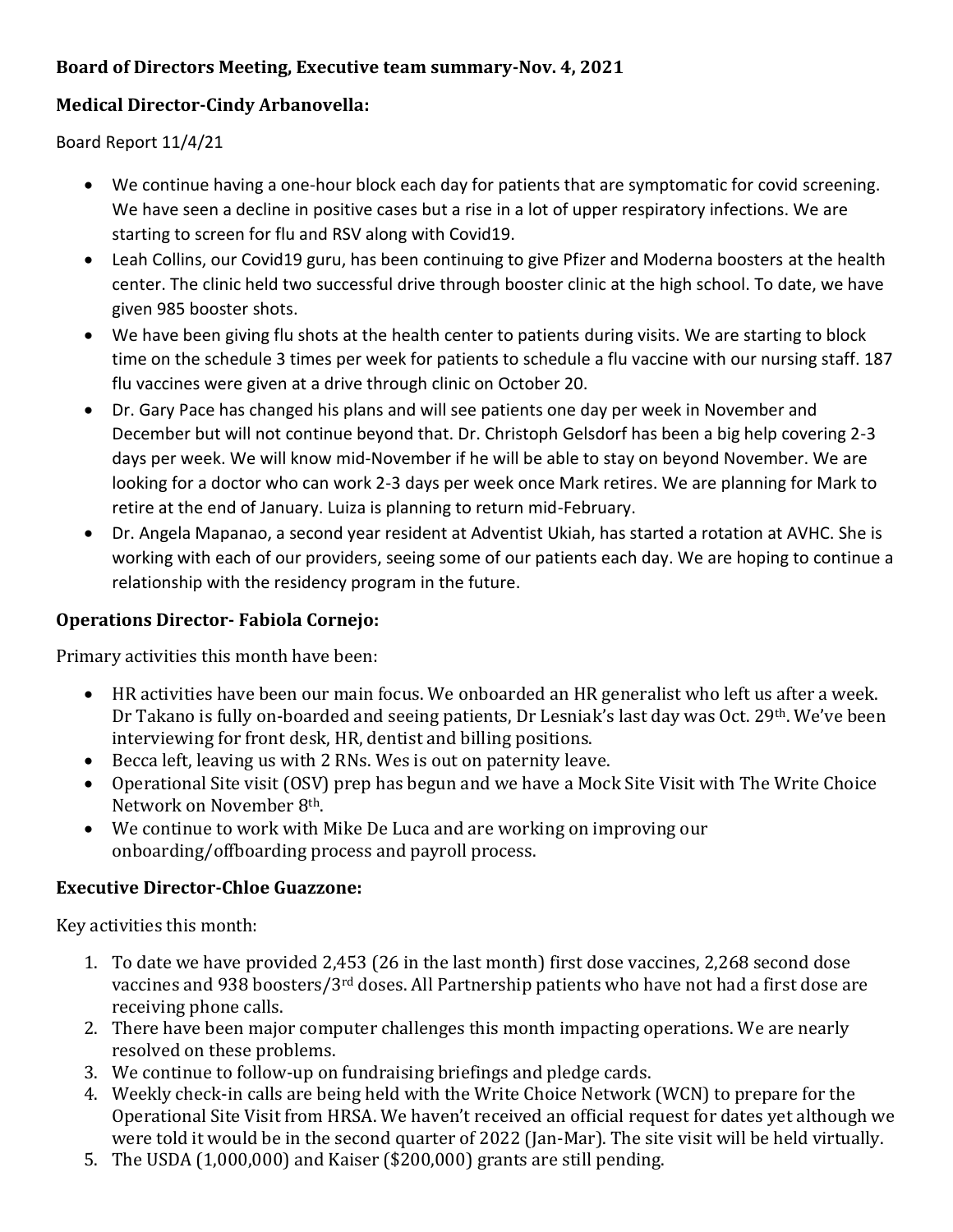- 6. All pieces and photos have been sent to Torrey to develop our annual newsletter. We will attempt to have an email newsletter in addition to the print version.
- 7. I am meeting bi-weekly with Amy Fawcett our new CFO. Things seem to have improved at Wipfli.
- 8. We have been meeting with a Psychiatric Nurse Practitioner who may be interested in a few hours of coverage for our complex cases.
- 9. We are planning for Pfizer vaccines for 5-11 year old first shots when it is approved by the state agencies. We are holding Nov.  $12<sup>th</sup>$  and Dec.  $3<sup>rd</sup>$  as the first and second shot dates.
- 10. Cyd conducted an employee wellness needs assessment which was very informative. We have discussed it together and some things to focus on going forward. The top three priorities are Focusing on transparency in wages and benefits, supporting staff to take their 15-minute breaks and having more routine/regularity for staff (less instability). On this topic, there is a lot to discuss, we are not exempt from a national trend of people leaving healthcare, making big life changes, and the subsequent staffing shortages. Our staff are feeling the pinch at every level.

### **Contracts**:

• The Write Choice Network contract was signed.

### **HRSA:**

- Current HRSA supplemental grants: The American Rescue Plan Award (ARP-A) in the amount of \$945,000 (a two-year grant). CADRE in the amount of \$1,000,000 and ARP-C in the amount of \$528,655 (a two-year grant).
- We began the planning phase of the Health Professionals Shortage Area (HPSA) technical support grant through Partnership Healthcare Plan.

#### **Collaborations:**

- ARCH is exploring a proposal by the county to start a community health worker program at each of our clinics. There has been no commitment from the county yet so we are doing research on the structure of various programs.
- ARCH is also posting a tele-psychiatrist job posting for all of us to share.
- We are discussing how we can support workforce development through ARCH (support the MA training program, offer signing/retention bonuses, loan repayment, social events for new hires etc).

### **Quality Improvement:**

• Annual Visit data trend: